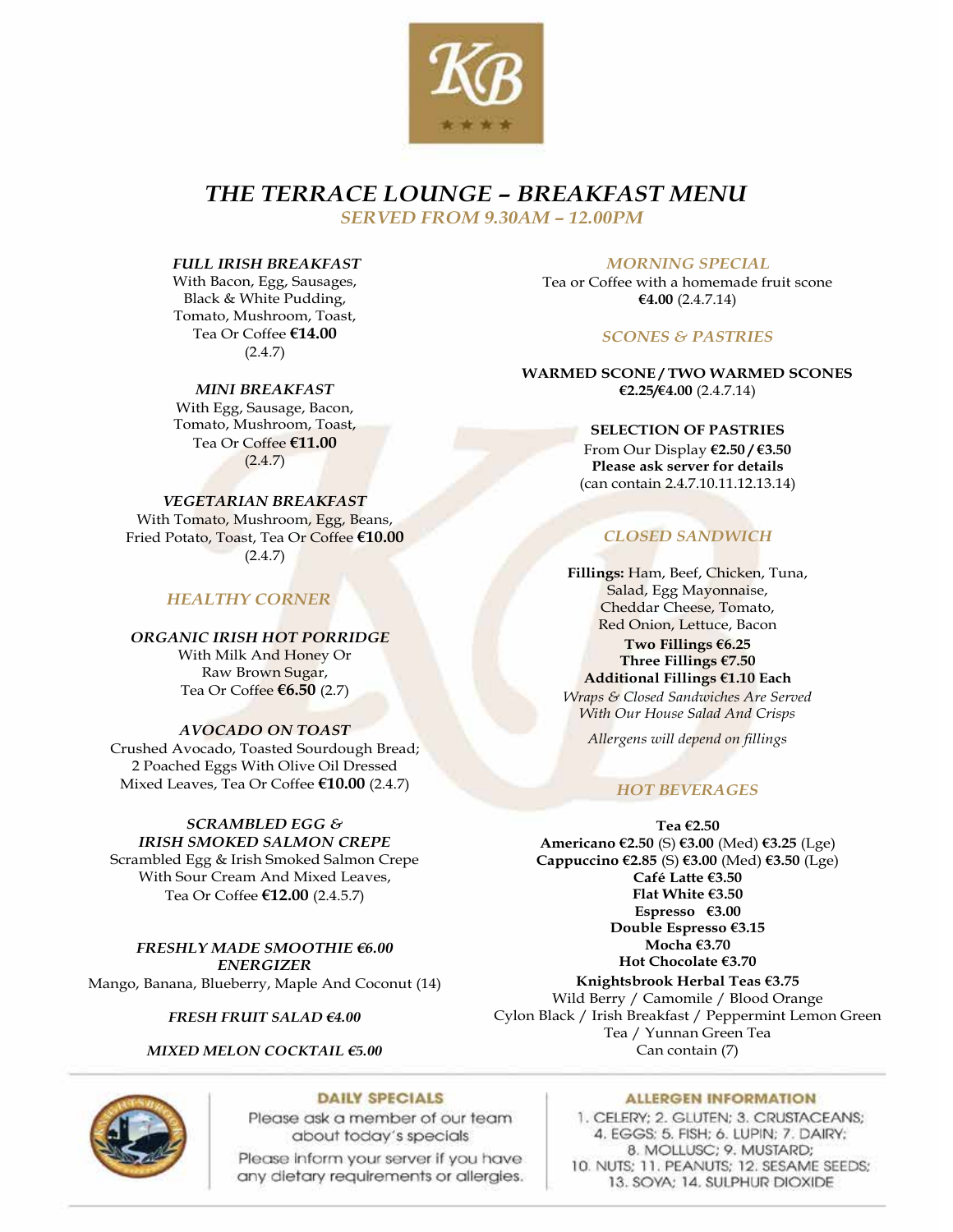

## **THE TERRACE LOUNGE – SANDWICH MENU SERVED FROM 12PM – 5PM**

# **SANDWICHES**

**1 FILLING** Closed Sandwich **€5.25 2 FILLING** Closed Sandwich **€6.25 3 FILLING** Closed Sandwich **€7.50** On White Or Brown Bread

**EXTRA FILLINGS €1.10** Choose From – Ham, Beef, Chicken, Tuna, Salad, Egg, Cheddar, Tomato, Red Onion, Bacon & Lettuce

**PLOUGHMANS CIABATTA SANDWICH BAKED HAM**  Cheddar Pickles And Leaves With Chips Or Soup **€10.75** (1.2.7.9.14)

**SOUTHERN FRIED CHICKEN WRAP COS PARMESAN**  Crouton Caesar Sauce With Chips Or Soup **€10.75** (2.4.7.9)

**BACON LETTUCE TOMATO WRAP MAYO AND RELISH**  With Chips Or Soup **€10.75** (2.4.7.9.14)

**SMOKED SALMON BAGEL CREAM CHEESE CHIVES**  Lemon With Chips Or Soup **€11.75** (2.3.4.5.7.9)

**KNIGHTSBROOK CLUB BACON CHICKEN LETTUCE EGG**  Tomato Mayo With Chips Or Soup **€14.00** (2.4.7.9.14)

# **SIDES**

**CHUNKY FRIES € 3.50 SKINNY FRIES €3.00 SIDE SALAD €3.00 VEGETABLES €3.00 MASHED POTATOES €2.50**



#### **DAILY SPECIALS**

Please ask a member of our team about today's specials

Please inform your server if you have any dietary requirements or allergies.

#### **ALLERGEN INFORMATION**

1. CELERY; 2. GLUTEN; 3. CRUSTACEANS; 4. EGGS; 5. FISH; 6. LUPIN; 7. DAIRY; 8. MOLLUSC; 9. MUSTARD; 10. NUTS; 11. PEANUTS; 12. SESAME SEEDS; 13. SOYA: 14. SULPHUR DIOXIDE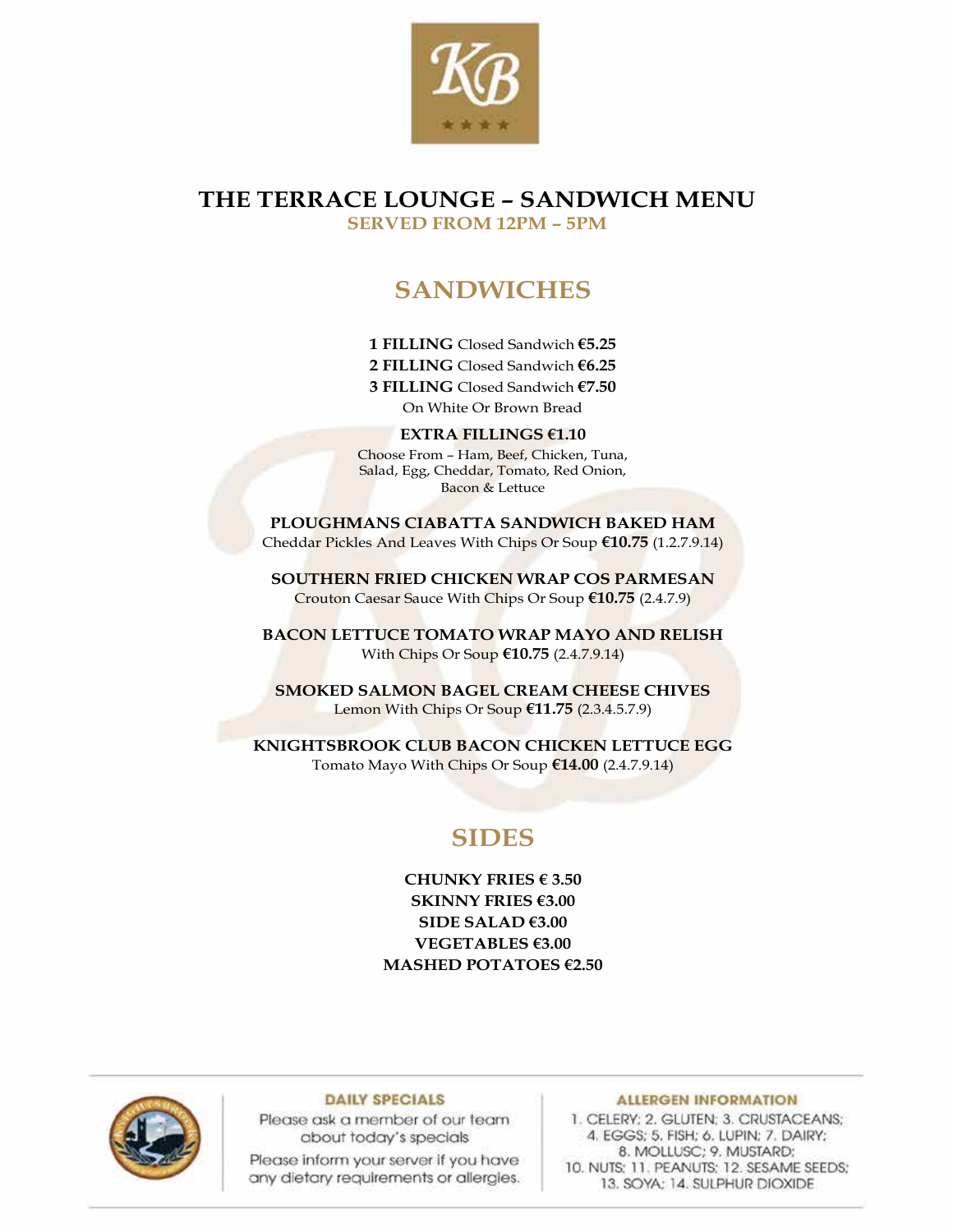

# **THE TERRACE LOUNGE – LUNCH MENU**

**SERVED FROM 12PM – 5PM**

## **LUNCHTIME**

**CHOICE OF SOUP OF THE DAY** With Brown Bread Or A Roll **€6.00** (1.2.7)

**EAST COAST SEAFOOD CHOWDER €9.00** (1.2.7.14)

**SUPERFOOD SALAD OF** Kale, Lentils, Broccoli And Almonds **€7.50** Add Chicken **€9.50** (1.9.10.14)

**CLASSIC CHICKEN SALAD** Baby Gem, Padano Cheese, Croutons, Bacon And Chilled Chicken **€8.50** (2.4.5.9)

> **BLACK AND BLUE SALAD** Blue Cheese, Black Pudding, Fig, Red Onion & Rocket **€8.50** (2.4.5.7.9)

**SPICED CHICKEN WINGS** Blue Cheese And Celery **€9.50** (1.2.4.7.9)

**BBQ GLAZED WINGS** Blue Cheese And Celery **€9.50** (1.2.4.7.9)

**ALL DAY BREAKFAST** Ciabatta Roll, Sausages, Bacon, Eggs, Chips & Relish **€12.50** (2.4.7.14)

**ROAST OF THE DAY WITH** Vegetables, Mash, Gravy, Stuffed Yorkshire Pudding,

Please Ask Server For Todays Choice **€16.00** (1.2.4.7.9)

**SPECIAL OF THE DAY** Please Ask Server **€16.00**

**CHICKEN PRETZEL BURGER**

Spicy Slaw, Tomato, Leaves Fries And Garlic Dip **€17.00** (1.2.4.7.9.13)

**LINGUINE PRIMAVERA ROAST** Cherry Tomato Sauce, Roasted Vegetables, Basil,

Parsley & Rocket (V) **€15.00** (1.2.4.7.9)

**ROASTED HALF CHICKEN**  Coleslaw, Chip[s and Gravy **€14.00**



#### **DAILY SPECIALS**

Please ask a member of our team about today's specials

Please inform your server if you have any dietary requirements or allergies.

#### **ALLERGEN INFORMATION**

1. CELERY; 2. GLUTEN; 3. CRUSTACEANS; 4. EGGS: 5. FISH: 6. LUPIN: 7. DAIRY: 8. MOLLUSC; 9. MUSTARD; 10. NUTS; 11. PEANUTS; 12. SESAME SEEDS; 13. SOYA: 14. SULPHUR DIOXIDE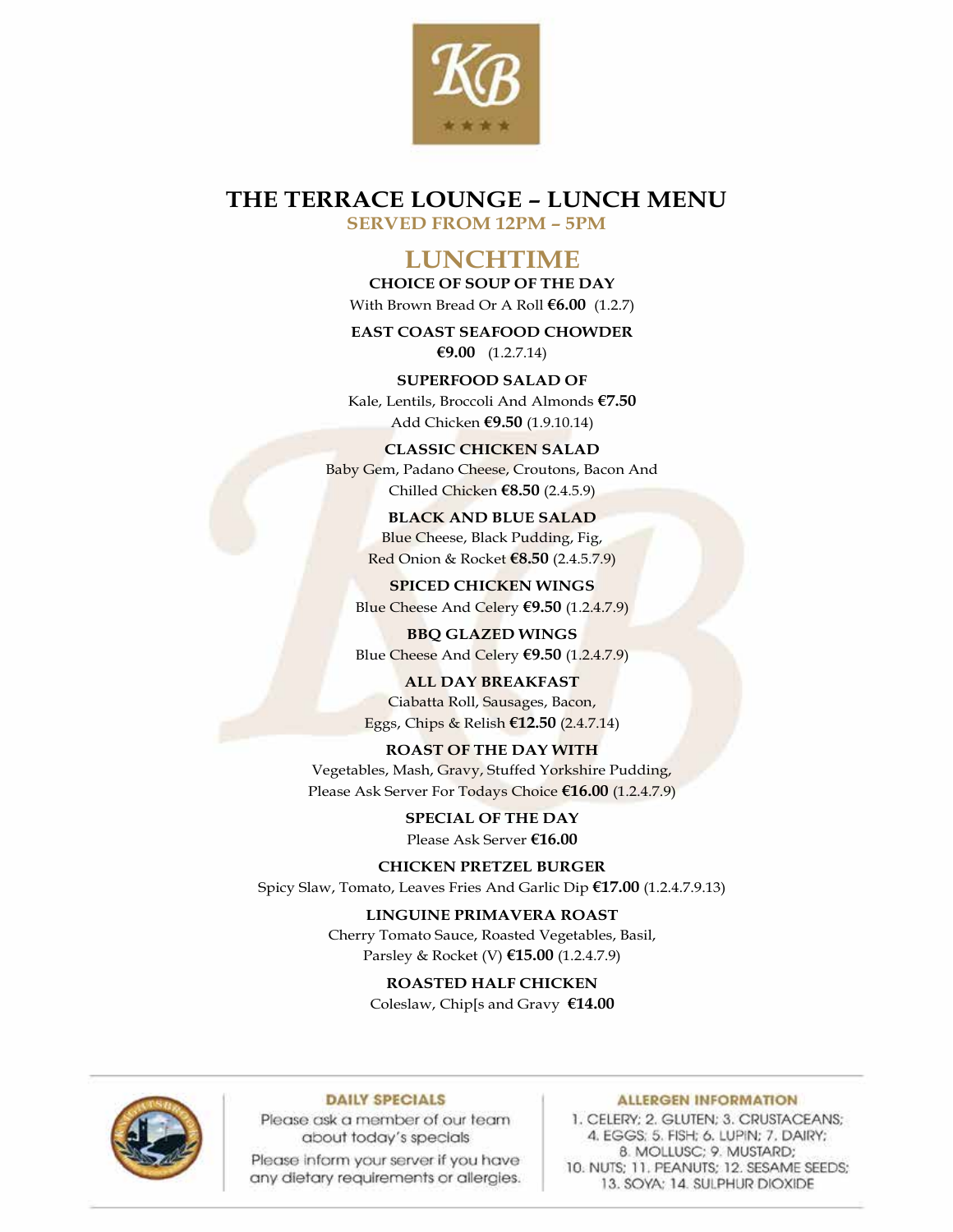

## **THE TERRACE LOUNGE – DINNER MENU SERVED FROM 5PM – 9.30PM**

# **F I S H & S E A F O O D**

**BEER BATTERED FISH & CHIPS** Tartare Sauce, Crushed Minted Peas & Lemon **€18.00** (1.2.5.7.14)

# **S T A R T E R S**

**CHOICE OF SOUP OF THE DAY** With Brown Bread Or A Roll **€6.00**  $(1.2.7)$ 

**EAST COAST SEAFOOD CHOWDER** With Soda Bread **€9.00** (1.2.7.14)

> **SUPERFOOD SALAD** Of Kale Lentils Broccoli **€7.50** & Almonds; Add Chicken **€9.50** (1.9.10.14)

**CLASSIC CHICKEN SALAD** Baby Gem, Padano Cheese, Croutons & Chilled Chicken €**8.50** (2.4.5.9)

**BLACK & BLUE SALAD** Blue Cheese, Black Pudding, Fig, Red Onion, Rocket **€8.50** (2.4.5.7.9)

**SPICED WINGS BLUE** Cheese & Celery **€9.50** (1.2.4.7.9)

**BBQ GLAZED WINGS** Blue Cheese & Celery **€9.50**  $(1.2.4.7.9)$ 

**KNIGHTSBROOK CLUB BACON CHICKEN** Lettuce, Egg, Tomato, Mayo, With Chips Or Soup **€14.00** (2.4.7.9.14)

### **WHOLE BAKED SEABASS**

Cracked Pepper Potatoes, Tenderstem Broccoli & Lemon Butter **€17.00** (5.7.9)

# **M E A T D I S H E S**

**ROAST OF THE DAY** With Creamed Mash, Veg, Stuffed Yorkshire Pudding & Gravy **€16.00** (1.2.4.7.9)

**CHCIKEN PANANG CURRY**  Roast Peppers And Onions Rice And Crackers **€17.00** (1.2.4.7.9)

# **V E G E T A R I A N**

**LINGUINE PRIMAVERA ROAST** Cherry Tomato, Vegetarian Roasted Vegetables,

Basil, Parsley, Rocket (Vegan) **€15.00**  $(1.2.4.9.14)$ 

**MACARONI & CHEESE** 3 Cheese Sauce, Scallion, Garlic Toast & Side Salad **€14.00** (1.2.4.7.9)

## **VEGETABLE PANANG CURRY**

Roast Peppers And Onions Rice And Crackers **€15.00** (1.2.4.7.9)



#### **DAILY SPECIALS**

Please ask a member of our team about today's specials

Please inform your server if you have any dietary requirements or allergies.

#### **ALLERGEN INFORMATION**

1. CELERY: 2. GLUTEN: 3. CRUSTACEANS: 4. EGGS: 5. FISH; 6. LUPIN; 7. DAIRY; 8. MOLLUSC; 9. MUSTARD; 10. NUTS: 11, PEANUTS: 12, SESAME SEEDS: 13. SOYA: 14. SULPHUR DIOXIDE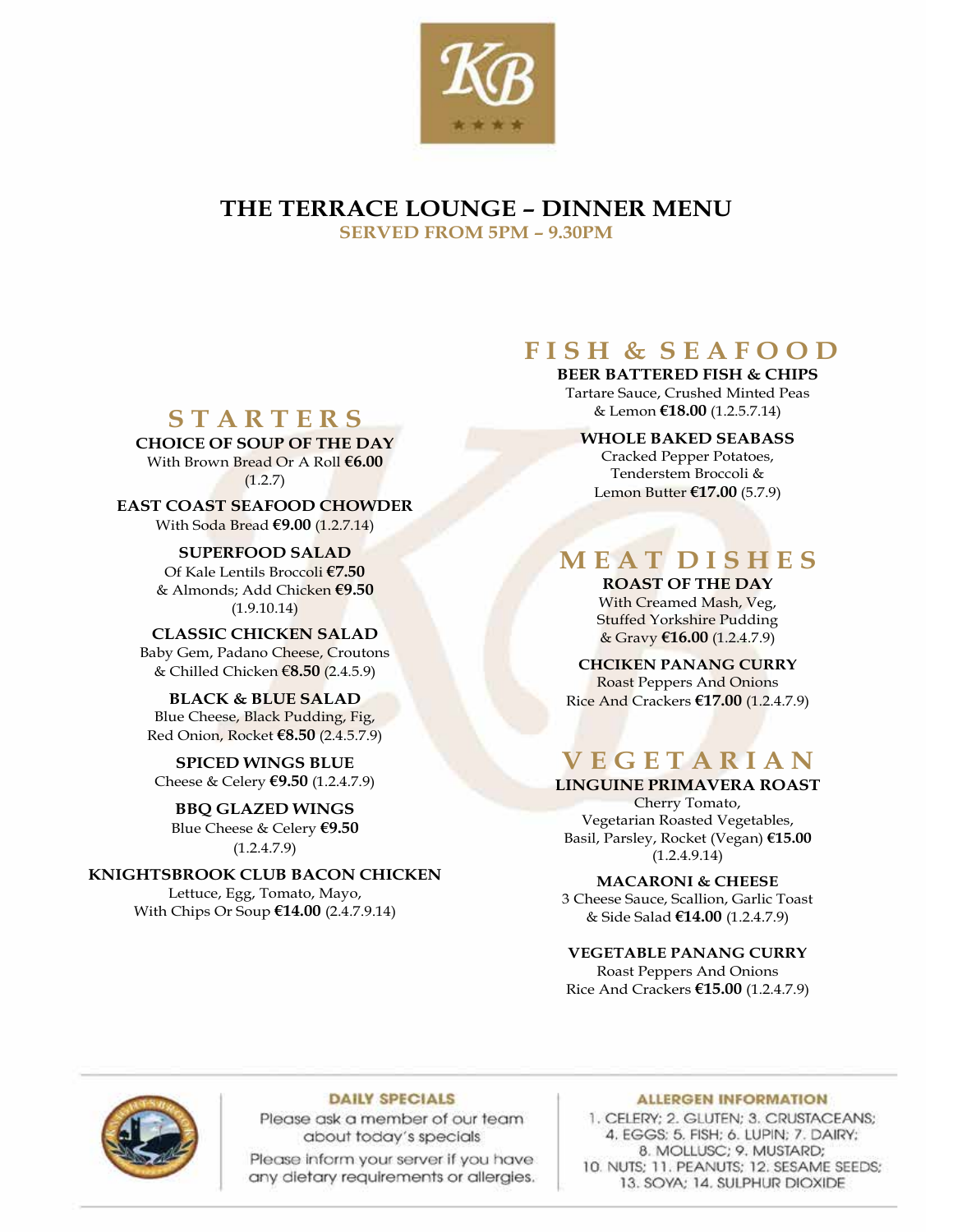

# **THE TERRACE LOUNGE – DESSERT MENU**

## **DESSERTS**

**CHOCOLATE BROWNIE**  Vanilla Ice Cream, Chocolate Sauce And Whipped Cream **€6.00** (2.4.7.10)

**CHEESECAKE OF THE DAY** Please Ask Your Server For Today's Choice **€6.50** (2.4.7)

**ETON MESS CHOUX** Choux Bun, Meringue, Cream, Strawberries & Chocolate Sauce **€6.00** (2.4.7)

**SELECTION OF ICE CREAM AND SORBET** Topped With Warm Chocolate Sauce **€6.00** (2.4.7)

> **CARAMEL PANNA COTTA** With Cream & Berries **€5.00** (2.4.7)

## **GLUTEN FREE DESSERTS**

Our Gluten Free Desserts Are Supplied By Rosaleen's Kitchen Who Is Certified By The Coeliac Society Of Ireland.

**WARM PEAR AND ALMOND TARTLET** With Crème Anglaise And Vanilla Ice-Cream **€6.50** (4.7.10)

**CARROT CAKE** With Fresh Cream And Mango Coulis **€6.50** (4.7.10.14)

> **CHOCOLATE BROWNIE** Topped With Warm Chocolate Sauce & Vanilla Ice-Cream **€6.50** (4.7.10)

# **HOT BEVERAGES**

**AMERICANO €2.50** (S) **€3.00** (MED) **€3.25** (LGE) **CAPPUCCINO €2.85** (S) **€3.00** (MED) **€3.50** (LGE) **LATTE €3.50 FLAT WHITE €3.50 ESPRESSO €3.00 DOUBLE ESPRESSO €3.15 MOCHA €3.70 HOT CHOCOLATE €3.70 KNIGHTSBROOK HERBAL TEAS €3.75 TEA €2.50**



#### **DAILY SPECIALS**

Please ask a member of our team about today's specials

Please inform your server if you have any dietary requirements or allergies.

#### **ALLERGEN INFORMATION**

1. CELERY; 2. GLUTEN; 3. CRUSTACEANS; 4. EGGS: 5. FISH: 6. LUPIN: 7. DAIRY: 8. MOLLUSC; 9. MUSTARD; 10. NUTS; 11. PEANUTS; 12. SESAME SEEDS; 13. SOYA: 14. SULPHUR DIOXIDE